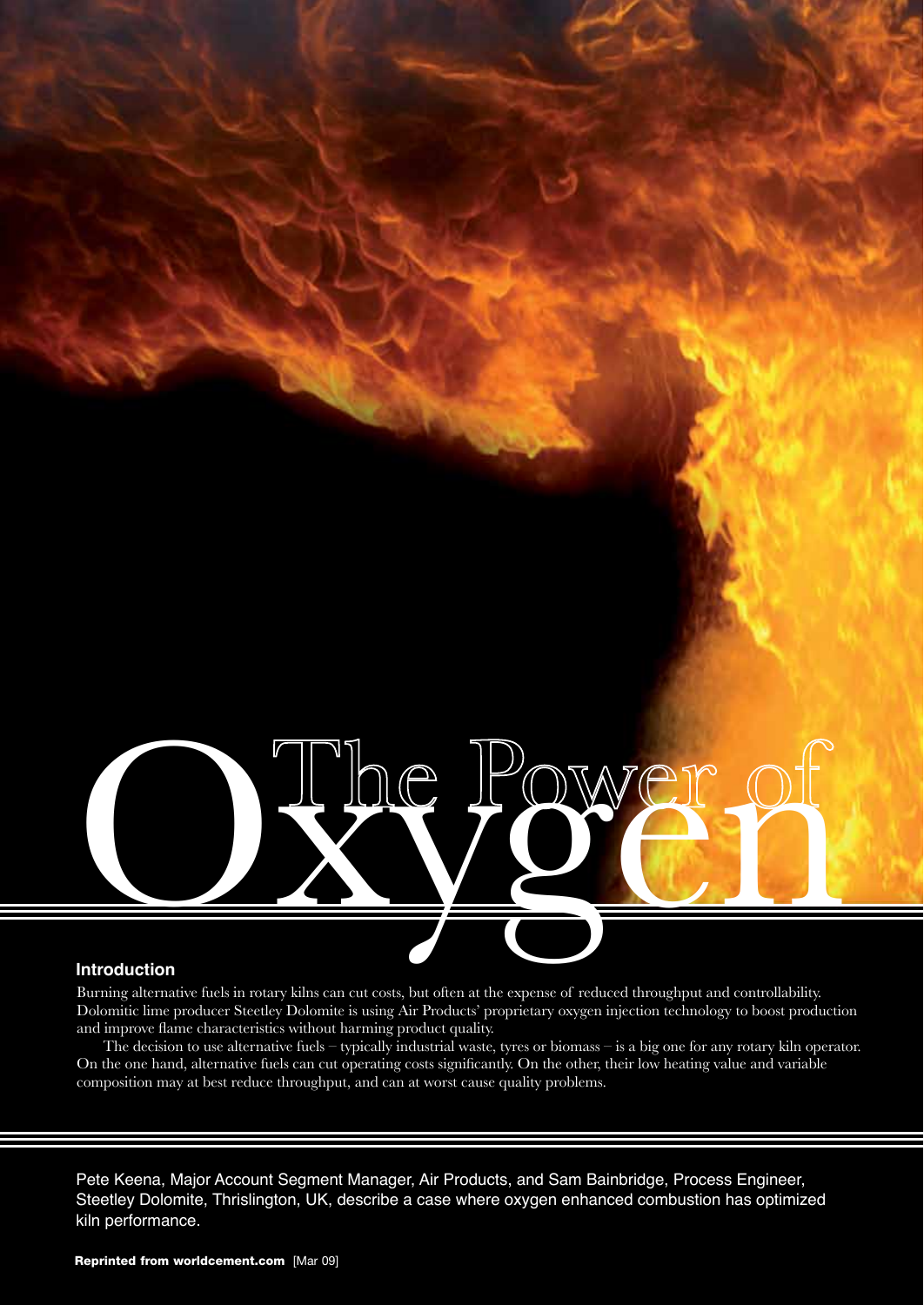

Figure 1. Steetley Dolomite's Thrislington dolomitic lime plant faced challenges in burning SDF prior to oxygen injection.



Figure 2. Air Products engineers designed the oxygen system as an easy retrofit.

# **Case study**

When UK lime manufacturer Steetley Dolomite started burning a combination of waste solvents and low calorific value coal in its three rotary kilns, product quality did not suffer, but throughput fell.

Having won approval to use alternative fuels for up to 40% of the kilns' energy input, the company opted for a liquid "solventderived fuel" (SDF). This is available in ample quantities, and has the advantage of producing less sulfur dioxide and particulates than Steetley Dolomite's standard fuels: high quality pulverised coal and petcoke.

SDF does have its drawbacks, however, including a water content that can reach up to 25%. The resulting large volumes of steam can be troublesome because the capacity of the kiln is largely limited by the size of the exhaust gas fan.

SDF also has a relatively low heating value  $(20 - 24$  MJ/kg) and a variable composition. Both these factors tend to cause poor flame control within the burning zone. Achieving the high mixing velocities needed for good combustion of SDF was challenging.

The combination of high water content, low heating value and poor flame control meant that, to maintain product quality, throughput often had to fall. At Thrislington, for instance, burning SDF required production to be cut by around 10% compared to firing with high-quality coal alone.

The answer for Steetley Dolomite was Air Products' proprietary oxygen injection technology. Rather than attempting to enrich the entire volume of combustion air, the Air Products

system uses the minimum quantity of oxygen needed to ensure effective combustion of the SDF.

# **Oxygen benefits**

Early in 2007, Steetley Dolomite was looking for ways to bring throughput at Thrislington back up to what it had been before the plant started to burn SDF (Figure 1). In April 2007, Air Products started work to design an oxygen injection system specifically for the Thrislington kiln. The key point was to ensure that oxygen would deliver the desired process benefits without harming product quality or damaging the kiln.

Oxygen from the Air Products system makes up rather less than the stoichiometric requirement for the SDF portion of the fuel, so the bulk of the oxygen used in combustion comes from the air supplied to the coal burner. In fact, the Air Products system increases the average oxygen concentration in the combustion zone by only 0.6%, but this is enough to have a big influence on performance.

The expected benefits were a shorter, hotter and more controllable flame with lower exhaust gas volumes - thanks to the reduction of nitrogen from the combustion air - that would allow throughput to increase without overloading the exhaust fan.

With these predictions in mind, Steetley Dolomite gave Air Products the go-ahead to install an oxygen injection system at Thrislington (Figures 2 and 3). The design provides a high degree of safety, with close control of oxygen pressure and flow rate, and interlocks to ensure that oxygen can only be injected when process variables including fuel-firing rates, fan speeds and kiln rotation speed are within normal limits.

# **Proof in production**

During commissioning, Steetley Dolomite found that they had to adjust the shape of the coal flame, but thanks to the oxygen this was not a problem. Previously, burning SDF made control difficult. With oxygen the control is better, and there are visual and audible cues that show when the flame is properly adjusted.

Air Products' system at Thrislington has worked well. The production has been increased by around 10%, taking the company back to the performance they had before using alternative fuels, but with the extra cost savings, of course. The kiln is now more stable and quicker to recover from operational disturbances (Figure 4).

Steetley Dolomite was so impressed with the oxygen system at Thrislington that it added an identical system to one of the two kilns at Whitwell. These are similar to the Thrislington kiln, except that their main conventional fuel is petcoke and they are not fitted with preheaters. They also produce hardburned dolomite rather than the dolomitic lime produced at Thrislington.

Oxygen injection at Whitwell has allowed Steetley Dolomite to increase the gross energy input provided by SDF from 25% up to their maximum permit level of 40% and still achieve a small increase in throughput.

Air Products' oxygen injection technology supports alternative liquid fuel substitution of 35 - 45 GJ per t of oxygen, though this will vary between fuels and would be different for solids. For out-and-out fuel economy, where the customer is not looking to raise production or use a higher proportion of alternative fuels, the technology could provide a specific fuel saving of around 5%.

John Carlill, Managing Director at Steetley Dolomite, has stated that Air Products has exceeded all expectations and continues to impress.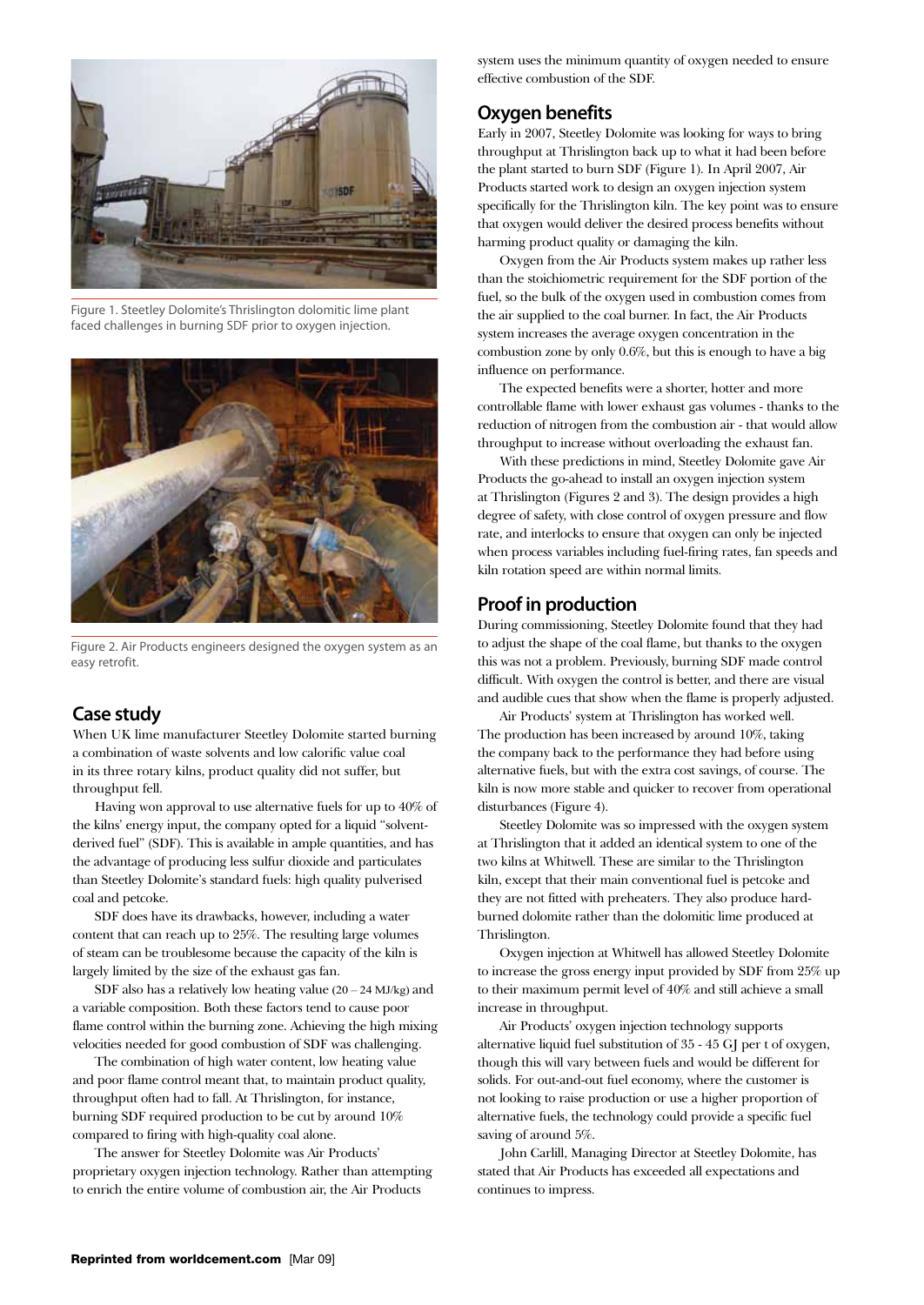

# **Dolomitic lime**

Steetley Dolomite is a leading producer of dolomitic products, mostly for the steel industry. Starting from dolomite (a carbonate mineral containing magnesium and calcium: CaMg(CO<sub>3</sub>)<sub>2</sub>), the company produces dolomitic lime  $(CaO + MgO)$  that is used as a flux in steel production, and hard-burned dolomite for refractory linings in furnaces and ladles.

The Steetley group has been associated with dolomite since the 1880s. Today, Steetley Dolomite operates at two quarry sites in the UK: Whitwell, near Worksop in Nottinghamshire, and Thrislington, near Ferryhill in County Durham.

Dolomitic lime is produced by the dry calcining of crushed dolomite in a rotary kiln. The single kiln at Thrislington, which dates from the late 1950s, is approximately 3.5 m dia. x 70 m long. From a feedstock of around 1500 tpd of dolomite in the size range 20 – 70 mm, the kiln produces 600 – 700 tpd of dolomitic lime. *For any enquiries, please contact the editor.*



Figure 4. Steetley Dolomite's production increased about 10% with oxygen injection, restoring the performance they had before using alternative fuel.